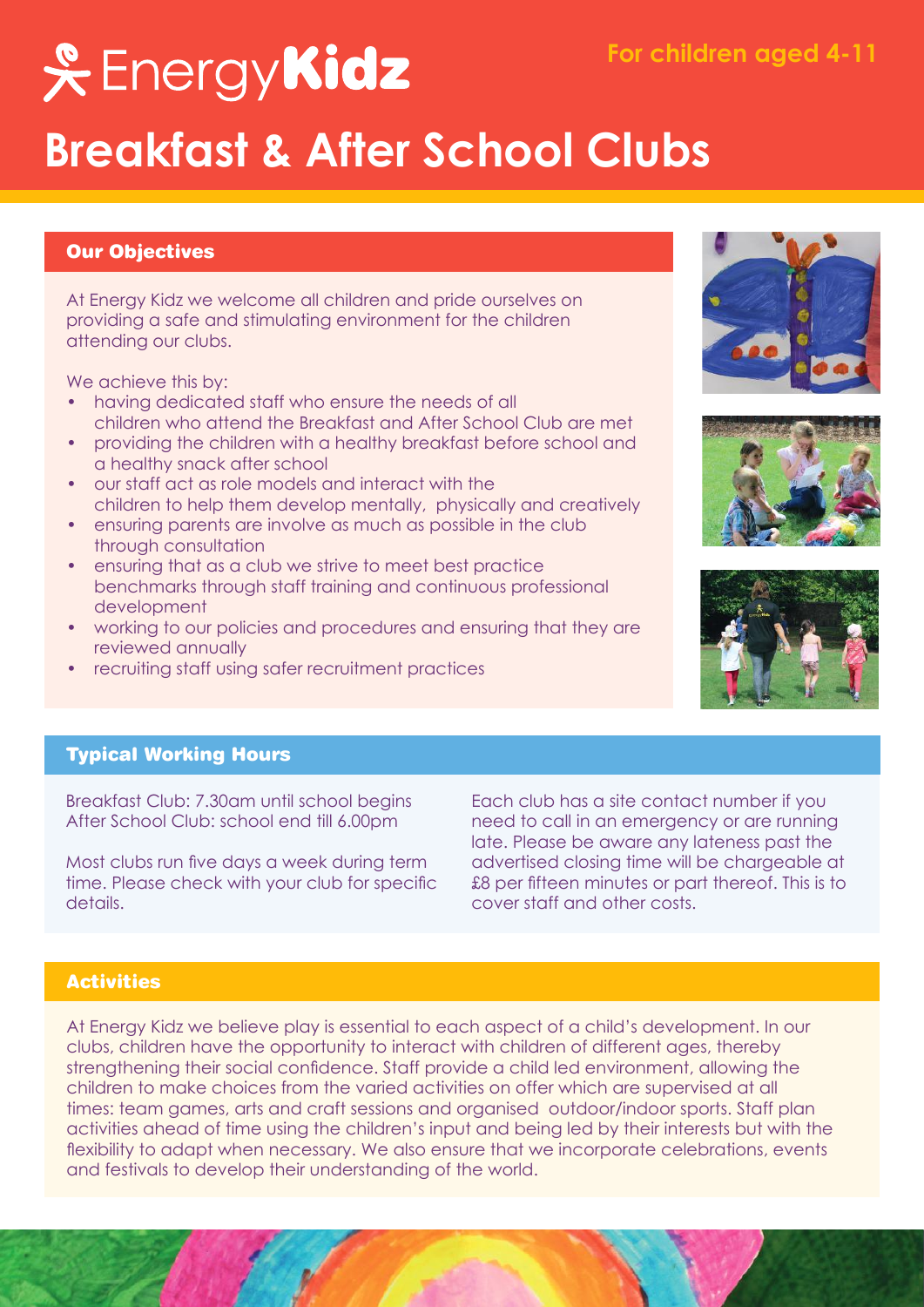### & Energy**Kidz**

#### Children who are new to Energy Kidz

When children first join the Breakfast/Afters School clubs there is a period of induction. During this period a member of staff will outline the club's rules and routines. Another child will usually be allocated to act as the new child's buddy for the first few sessions. Each child will also be given the opportunity to complete an 'All About Me' form, which will help the staff to get to know your child and cater activities around their likes and dislikes.



#### Reception Children

As we are Ofsted registered, Energy Kidz follow the Early Year's Foundation Stage framework. This allows us to continue the learning and development of your child whilst they are in our care, through the activities and resources we provide, supporting your child to build in confidence, gain skills and acquire knowledge.

Each EYFS child will have a personal book which will document any activities or events they have enjoyed. We do not formally record observations for children as this is not a requirement of out of school care. Children are encouraged to have a say in what goes in their book allowing them to add in drawings, writing or pictures. Parents are more than welcome to view their child's book at any time. This will also serve as a memento of your child's time with us.

When children first attend, they may be tired after a long day at school and this is accommodated within each club. There is always an area where children can have quiet time and relax or sleep if necessary and it is quite normal for this to happen in the first few weeks.

### **Security**

The safety and welfare of our children is of paramount importance to Energy kidz. All venues are risk assessed by staff on a daily basis and staff are trained to identify any hazards.

Our staff can be identified by their black tops which are clearly marked with the company's name and logo. Staff also wear photographic ID badges. Staff will be aware of each child's location, whether they are playing outside or relaxing inside by using walkie talkies to communicate and by conducting regular head counts.

At After School Club, Key stage 1 children are generally collected by a member of staff and walked to the club location; Key stage

2 children make their way to where they will then be checked into the club. To enable us to quickly identify the children in our care they wear a high-vis vest whenever they are outside.

When your child is collected at the end of a session you will be greeted by a member of staff who will identify you from the list of collectors you have provided on your child's details. Any collector not known to the staff will be asked to provide photo ID. Please note if a person arrives to collect a child and they are not on the list we will be unable to allow the child to leave without speaking to the person who made the booking. This is to ensure we only ever let children leave with an approved person.